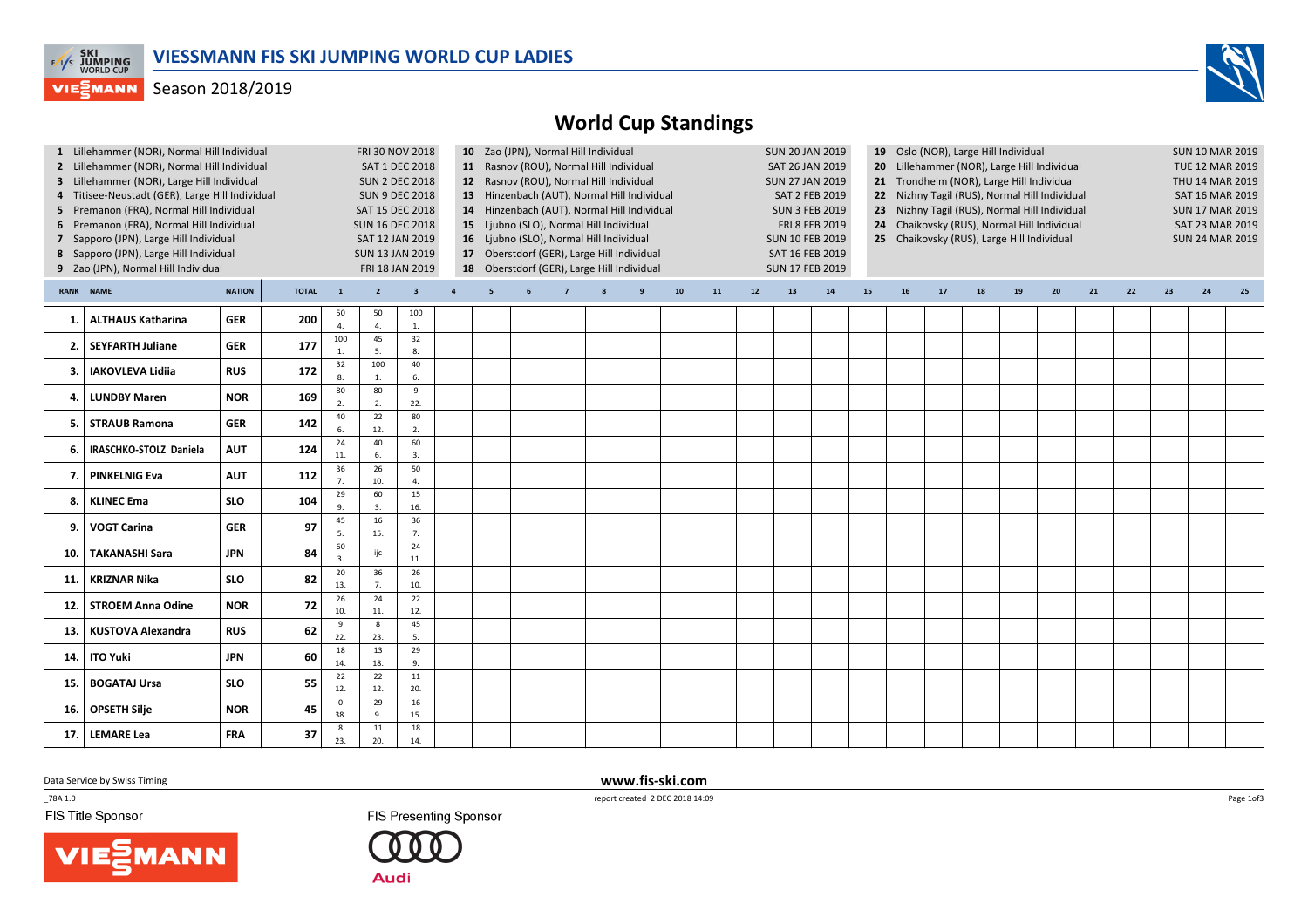

**VIEGMANN** Season 2018/2019



## World Cup Standings

|     | <b>RANK NAME</b>                 | <b>NATION</b> | <b>TOTAL</b>            | $\mathbf{1}$                   | $\overline{2}$                 | $\overline{\mathbf{3}}$        | $\overline{4}$ | 5 | 6 | $\overline{7}$ | 8 | 9 | 10 | 11 | 12 | 13 | 14 | 15 | 16 | 17 | 18 | 19 | 20 | 21 | 22 | 23 | 24 | 25 |
|-----|----------------------------------|---------------|-------------------------|--------------------------------|--------------------------------|--------------------------------|----------------|---|---|----------------|---|---|----|----|----|----|----|----|----|----|----|----|----|----|----|----|----|----|
| 17. | TIKHONOVA Sofia                  | <b>RUS</b>    | 37                      | 14<br>17.                      | 15<br>16.                      | 8<br>23.                       |                |   |   |                |   |   |    |    |    |    |    |    |    |    |    |    |    |    |    |    |    |    |
|     | 19. SETO Yuka                    | <b>JPN</b>    | 33                      | nqc                            | 32<br>8.                       | $\mathbf{1}$<br>30.            |                |   |   |                |   |   |    |    |    |    |    |    |    |    |    |    |    |    |    |    |    |    |
|     | 19. MALSINER Lara                | <b>ITA</b>    | 33                      | 15<br>16.                      | 18<br>14.                      | nqc                            |                |   |   |                |   |   |    |    |    |    |    |    |    |    |    |    |    |    |    |    |    |    |
|     | 21.   MORAT Lucile               | <b>FRA</b>    | 32                      | 10<br>21.                      | 9<br>22.                       | 13<br>18.                      |                |   |   |                |   |   |    |    |    |    |    |    |    |    |    |    |    |    |    |    |    |    |
|     | 22. HOELZL Chiara                | <b>AUT</b>    | 26                      | 16<br>15.                      | 10<br>21.                      | $\mathbf 0$<br>39.             |                |   |   |                |   |   |    |    |    |    |    |    |    |    |    |    |    |    |    |    |    |    |
| 22. | RUNGGALDIER Elena                | <b>ITA</b>    | 26                      | 13<br>18.                      | $\overline{\mathbf{3}}$<br>28. | 10<br>21.                      |                |   |   |                |   |   |    |    |    |    |    |    |    |    |    |    |    |    |    |    |    |    |
|     | 22.   IWABUCHI Kaori             | <b>JPN</b>    | 26                      | 12<br>19.                      | 12<br>19.                      | $\overline{2}$<br>29.          |                |   |   |                |   |   |    |    |    |    |    |    |    |    |    |    |    |    |    |    |    |    |
|     | 25.   SEIFRIEDSBERGER Jacqueline | <b>AUT</b>    | 22                      | $\overline{2}$<br>29.          | $\overline{\mathbf{0}}$<br>38. | 20<br>13.                      |                |   |   |                |   |   |    |    |    |    |    |    |    |    |    |    |    |    |    |    |    |    |
|     | 26. BRECL Jerneja                | <b>SLO</b>    | 19                      | $\mathbf 0$<br>31.             | $\overline{7}$<br>24.          | 12<br>19.                      |                |   |   |                |   |   |    |    |    |    |    |    |    |    |    |    |    |    |    |    |    |    |
|     | 26. HESSLER Pauline              | <b>GER</b>    | 19                      | 6<br>25.                       | 6<br>25.                       | $\overline{7}$<br>24.          |                |   |   |                |   |   |    |    |    |    |    |    |    |    |    |    |    |    |    |    |    |    |
|     | 28.   BRAATEN Ingebjoerg Saglien | <b>NOR</b>    | 18                      | $\overline{4}$<br>27.          | $\overline{\mathbf{0}}$<br>31. | 14<br>17.                      |                |   |   |                |   |   |    |    |    |    |    |    |    |    |    |    |    |    |    |    |    |    |
|     | 29. VTIC Maja                    | <b>SLO</b>    | 16                      | 11<br>20.                      | 5<br>26.                       | $\mathbf 0$<br>34.             |                |   |   |                |   |   |    |    |    |    |    |    |    |    |    |    |    |    |    |    |    |    |
| 30. | HARALAMBIE Daniela               | ROU           | 14                      | nqc                            | 14                             | $\mathsf 0$<br>31.             |                |   |   |                |   |   |    |    |    |    |    |    |    |    |    |    |    |    |    |    |    |    |
|     | 31. RUPPRECHT Anna               | <b>GER</b>    | 11                      | $\overline{7}$<br>24.          | 17.<br>$\overline{4}$          | $\overline{0}$                 |                |   |   |                |   |   |    |    |    |    |    |    |    |    |    |    |    |    |    |    |    |    |
|     | 32.   MARUYAMA Nozomi            | <b>JPN</b>    | 8                       | nqc                            | 27.<br>$\overline{2}$          | 33.<br>6                       |                |   |   |                |   |   |    |    |    |    |    |    |    |    |    |    |    |    |    |    |    |    |
|     | 33. ROGELJ Spela                 | <b>SLO</b>    | 6                       | $\mathbf{1}$<br>30.            | 29.<br>nqc                     | 25.<br>$5\overline{)}$         |                |   |   |                |   |   |    |    |    |    |    |    |    |    |    |    |    |    |    |    |    |    |
| 34. | <b>AVOCAT GROS Oceane</b>        | <b>FRA</b>    | -5                      | 5                              | $\overline{\mathbf{0}}$        | 26.<br>nqc                     |                |   |   |                |   |   |    |    |    |    |    |    |    |    |    |    |    |    |    |    |    |    |
|     | 35. KABLUKOVA Ksenia             | <b>RUS</b>    | 4                       | 26.<br>$\mathsf 0$             | 32.<br>$\overline{\mathbf{0}}$ | $\overline{4}$                 |                |   |   |                |   |   |    |    |    |    |    |    |    |    |    |    |    |    |    |    |    |    |
|     | 36. LI Xueyao                    | <b>CHN</b>    | -3                      | 34.<br>$\overline{\mathbf{3}}$ | 36.<br>$\mathsf 0$             | 27.<br>$\mathbf 0$             |                |   |   |                |   |   |    |    |    |    |    |    |    |    |    |    |    |    |    |    |    |    |
|     | 36. CLAIR Julia                  | <b>FRA</b>    | $\overline{\mathbf{3}}$ | 28.<br>$\mathsf 0$             | 34.<br>$\mathbf 0$             | 38.<br>$\overline{\mathbf{3}}$ |                |   |   |                |   |   |    |    |    |    |    |    |    |    |    |    |    |    |    |    |    |    |
|     | 38. ENGLUND Nita                 | <b>USA</b>    | -1                      | 33.<br>$\mathbf 0$             | 33.<br>1                       | 28.<br>nqc                     |                |   |   |                |   |   |    |    |    |    |    |    |    |    |    |    |    |    |    |    |    |    |
|     |                                  |               |                         | 39.                            | 30.                            |                                |                |   |   |                |   |   |    |    |    |    |    |    |    |    |    |    |    |    |    |    |    |    |

Data Service by Swiss Timing

 $-78A 1.0$ 

FIS Title Sponsor



FIS Presenting Sponsor



report created 2 DEC 2018 14:09

www.fis-ski.com

Page 2of3